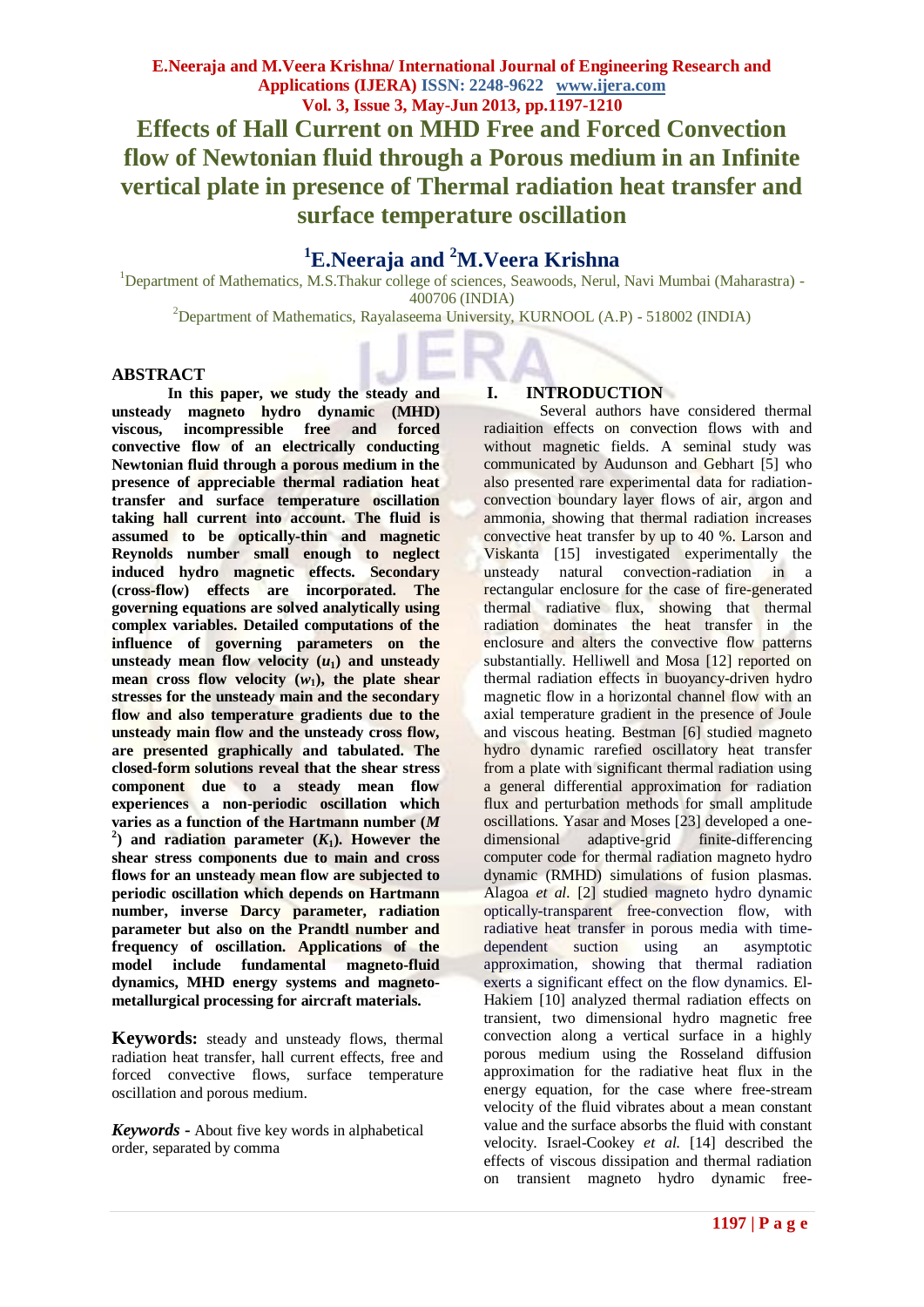convection flow past an infinite vertical heated plate in an optically thin environment with timedependent suction showing that increased cooling (positive Grashof number) of the plate and increasing Eckert number boost velocity profile and temperature, a rise in magnetic field, thermal radiation and Darcian drag force decelerate the flow and increasing thermal radiation and magnetic field cool the flow in the porous medium. Other excellent studies of thermal radiation-convection magneto hydro dynamics include Duwairi and Damseh [8], Raptis *et al.* [18] who considered axi-symmetric flow and Duwairi and Duwairi [9] who studied thermal radiation heat transfer effects on the hydro magnetic Rayleigh flow of a gray viscous fluid. Vasil'ev and Nesterov [22] who presented a two dimensional numerical model for radiativeconvective heat transfer in the channel of an MHD generator with a self-sustaining current layer. Duwairi [7] considered Ohmic and viscous dissipation effects on thermal radiating hydro magnetic convection. Ouaf [17] has considered thermal radiation effects on hydro magnetic stretching porous sheet flow. Aboeldahab and Azzam [1] have described the effects of magnetic field on hydro magnetic mixed free-forced heat and mass convection of a gray, optically-thick, electrically-conducting viscous fluid along a semiinfinite inclined plate for high temperature and concentration using the Rosseland approximation. Zueco [24] has modeled using the network simulation technique, the collective effects of wall transpiration, thermal radiation and viscous heating effects on hydro magnetic unsteady free convection flow over a semi-infinite vertical porous plate for a non-gray fluid (absorption coefficient dependent on wave length). Alam *et al.* [3] have very recently investigated the influence of thermal radiation, variable suction and thermo phoretic particle deposition on steady hydro magnetic free-forced convective heat and mass transfer flow over an infinite permeable inclined plate using the Nachtsheim–Swigert shooting iteration technique and a sixth-order Runge-Kutta integration scheme. Ghosh and Pop [11] have studied thermal radiation of an optically-thick gray gas in the presence of indirect natural convection showing that the pressure rise region leads to increase in the velocity with an increase of radiation parameter. Recently Anwerbeg. O and S.K, Ghosh [4] investigated hydro magnetic free and forced convection of an opticallythin gray gas from vertical flat plate subject to a surface temperature oscillation with significant thermal radiation. In this paper, we study the steady and unsteady magneto hydro dynamic (MHD) viscous, incompressible free and forced convective flow of an electrically conducting Newtonian fluid through a porous medium in the presence of appreciable thermal radiation heat transfer and

surface temperature oscillation taking hall current into account.

### **II. FORMULATION AND SOLUTION OF THE PROBLEM**

We consider a two dimensional unsteady MHD flow of a viscous incompressible electrically conducting fluid occupying a semi infinite region of space bounded by porous medium through an infinite vertical plate moving with the constant velocity *U*, in the presence of a transverse magnetic field. The surface temperature of the plate oscillates with small amplitude about a non-uniform mean temperature. The co-ordinate system is such that the x-axis is taken along the plate and y-axis is normal to the plate. A uniform transverse magnetic field *B<sup>o</sup>* is imposed parallel to *y*-direction. All the fluid properties are considered constant except the influence of the density variation in the buoyancy term, according to the classical Boussinesq approximation. The radiation heat flux in the xdirection is considered negligible in comparison to the y-direction. The unsteady MHD equation governing the fluid through a porous medium under the influence of transverse magnetic field with buoyancy force, then takes the vectorial form,

$$
\frac{\partial q}{\partial t} + (q.\nabla)q = v \nabla^2 q + \frac{1}{\rho} J \times B + g\beta (T - T_a)
$$
\n(2.1)  
\nThe equation of continuity is  
\n
$$
\nabla \mathbf{q} = 0
$$
\n(2.2)

Ohm's law for a moving conductor states  $J = \sigma(E + \mathbf{q} \times \mathbf{B})$  (2.3)

Maxwell's electromagnetic field equations are  $\nabla \times \mathbf{B} = \mu_e \mathbf{J}$  (Ampere's Law) (2.4)

$$
\nabla \times \mathbf{E} = -\frac{\partial \mathbf{B}}{\partial t} \text{ (Faraday's Law)} \tag{2.5}
$$

 $\nabla \mathbf{B} = \mathbf{0}$  (Solenoidal relation i.e., magnetic field continuity) (2.6)  $\nabla \mathbf{J} = \mathbf{0}$  (Gauss's Law i.e., Conservation of electric  $charge)$  (2.7)

In which **q,B, E** and **J** are, respectively ,the velocity vector, magnetic field vector, electric field vector and current density vector, *T* is the temperature of the fluid,  $T_{\infty}$  is the temperature far away the plate , *g* is the gravitational acceleration ,  $\beta$  is the coefficient of volume expansion,  $\rho$  is the density of fluid,  $\sigma$  is the electrical conductivity,  $\mu_e$ is the magnetic permeability of the fluid, *t* is time, *v*  is dynamic viscosity and  $B_0$  is the magnetic flux density component normal to the plate surface . According to Shercliff [20] and Hughes and young [13], the following assumptions are compatible with the fundamental equations  $(2.1)$  to  $(2.7)$  of magneto hydro dynamics.

$$
\mathbf{q} = (u, 0, w), \mathbf{B} = (B_x, B_0, B_z) \tag{2.8}
$$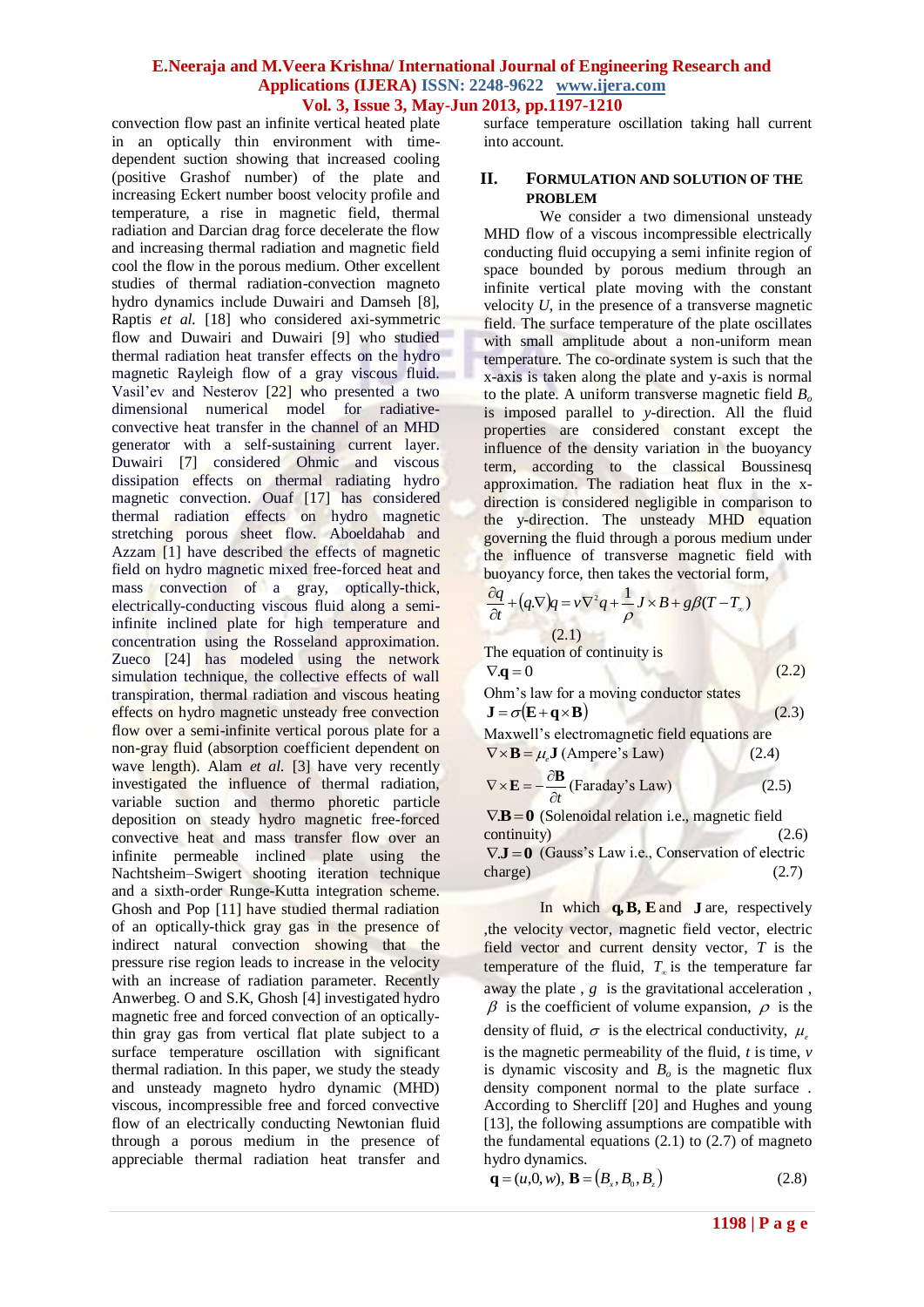$\mathbf{E} = (E_-, E_-, E_-), \mathbf{J} = (J_-, 0_-, J_-)$  (2.9)

Where,  $u$  and  $w$  are the velocity components along the *x*-direction and *z*-direction respectively. Since magnetic Reynolds number is very small for metallic liquid or partially ionized fluid the induced magnetic field produced by the electrically conducting fluid is negligible. Also as no external electric field is applied, the polarization voltage is negligible so that following Meyer [16], E=0. Ohmic and viscous heating effects are also neglected. The appropriate boundary conditions to be satisfied by equations (2.1) and (2.3) are

$$
u'=U, w'=0, \Phi = T - T_{\infty} = \theta_{w}(x)(1 + \varphi^{i\omega y}), at \ y'=0;
$$
  
\n
$$
u' \rightarrow 0, w' \rightarrow 0, \Phi \rightarrow 0 \quad at \qquad y' \rightarrow \infty;
$$
  
\n(2.10)

Where *Φ* designated wall-free stream temperature difference, *v*  $\zeta = \frac{U}{I}$  i.e., dimensionless

velocity ratio and  $\omega$  is the frequency of oscillation in the surface temperature of the plate. The conditions (2.10) suggest solutions to equations (2.1) to (2.3) for the variables  $u', v'$  and  $\Phi$  of the form,

$$
u = u_0 + \varepsilon e^{i\omega t} u_1,\tag{2.11}
$$

$$
w' = w_o + \varepsilon e^{i\omega r} w_i, \tag{2.12}
$$

$$
\Phi = \theta_w(x)(\theta_o + \zeta e^{i\omega t} \theta_1)
$$
\n(2.13)

Since  $B = (0, B_0, 0)$  and  $q = (u, 0, w)$ , When the strength of the magnetic field is very large, the generalized Ohm's law is modified to include the Hall current, so that

$$
J + \frac{\omega_e \tau_e}{H_o} J \times H = \sigma (E + \mu_e q \times H)
$$
 (2.14)

**1199 | P a g e** *x y z x z* Where, q is the velocity vector, *H* is the magnetic field intensity vector, *E* is the electric field, *J* is the current density vector,  $\omega_e$  is the cyclotron frequency,  $\tau_e$  is the electron collision time,  $\sigma$  is the fluid conductivity and,  $\mu_e$  is the magnetic permeability. In the above equation the electron pressure gradient, the ion-slip and thermoelectric effects are neglected. We also assume that the electric field  $E=0$  under assumptions reduces to  $J_x + m J_z = \sigma \mu_e$  $(2.15)$  $J_z - m J_x = -\sigma \mu_e$  $(2.16)$ 

On solving these equations (2.15) and (2.16), we have,

 $(w + mu), J_y = 0, J_z = \frac{\sigma \mu_e H_o}{1 + m^2} (mw - u)$ *σμ H*  $\frac{\sigma \mu_e H_o}{1 + m^2} (w + mu), J_y = 0, J$  $J_x = \frac{\sigma \mu_e H_o}{1 + m^2} (w + m u), J_y = 0, J_z = \frac{\sigma \mu_e H_o}{1 + m^2} (m w - u)$   $\hat{\partial}t = \rho c_p \hat{\partial}y^2 \rho c_p \hat{\partial}y$  (2.17)

Where  $m = \tau_e \omega_e$  is the hall parameter.

For the case of an optically-thin gray gas, the thermal radiation flux gradient may be expressed as follows (Siegel and Howell [21])

$$
-\frac{\partial q_r}{\partial y'} = 4a\sigma^*(T_\infty^{\prime^4} - T^{\prime^4})\tag{2.18}
$$

and  $q_r$  is the radiative heat flux,  $a$  is absorption coefficient of the fluid and  $\sigma^*$  is the Stefan-Boltzmann constant. We assume that the temperature differences within the flow are sufficiently small such that  $T^4$  may be expressed as a linear function of the temperature. This is accomplished by expanding  $T^4$  in a Taylor series about  $T_{\infty}$  and neglecting higher order terms, leading to:

$$
T^{'4} = 4T_{\infty}^{3}T' - 3T_{\infty}^{4}
$$
 (2.19)

Making use of the equation (2.17) the components  $u_0$ ,  $w_0$  and  $\theta_0$  represent the steady mean flow and temperature fields, and satisfy the following equations:

$$
\frac{\partial u_0}{\partial x'} + \frac{\partial w_0}{\partial y'} = 0 \tag{2.20}
$$

$$
0 = v \frac{\partial^2 u_0}{\partial y'^2} + g \beta \theta_w(x) \theta_0 + \frac{\sigma \mu_e H_0}{1 + m^2} (m w_0 - u_0) - \frac{v}{k} u_0
$$
  
(2.21)  

$$
0 = v \frac{\partial^2 w_0}{\partial y'^2} - \frac{\sigma \mu_e H_0}{1 + m^2} (w_0 + m u_0) - \frac{v}{k} w_0
$$
(2.22)  

$$
0 = \frac{K}{\rho c_p} \frac{\partial^2 \theta_0}{\partial y^2} - \frac{1}{\rho c_p} \frac{\partial q_r}{\partial y}
$$
(2.23)

Where *K* designates thermal conductivity and  $c_p$  is the specific heat capacity under constant pressure. The corresponding boundary conditions are

$$
u_o = U, w_o = 0, T = T_w \text{ at } y' = 0
$$
  
(2.24)  

$$
u_o = 0, w_o \rightarrow 0, T \rightarrow T_w \text{ at } y' \rightarrow \infty
$$
  
(2.25)

Again making use of the equation (3.17), the components  $u_1$ ,  $w_1$  and  $\theta_1$  represent the steady mean flow and temperature fields, and satisfying the following equations:

$$
\frac{\partial u_i}{\partial x'} + \frac{\partial w_i}{\partial y'} = 0 \tag{2.26}
$$

$$
\frac{\partial x}{\partial u} = v \frac{\partial^2 u_1}{\partial y'^2} + g \beta \theta_w(x) \theta_1' + \frac{\theta u_e H_o}{1 + m^2} (m w_1' - u_1') - \frac{v}{k} u_1'
$$
\n(2.27)

$$
i\omega_1'w_1' = v\frac{\partial^2 w_1'}{\partial y'^2} - \frac{\sigma\mu_e H_o}{I + m^2}(w_1' + m u_1') - \frac{v}{k}w_1^1 \quad (2.28)
$$

$$
\frac{\partial \Phi}{\partial t} = \frac{K}{\rho c_p} \frac{\partial^2 \theta'_l}{\partial y^2} - \frac{1}{\rho c_p} \frac{\partial q_r}{\partial y'}
$$
 (2.29)

The corresponding boundary conditions are  $u_1 = U, w_1 = 0, T = T_w$  at  $y' = 0$ (2.30)  $u_1 \rightarrow 0, w_1 \rightarrow 0, T \rightarrow T_\infty$  at  $y' \rightarrow \infty$ 

$$
(2.31)
$$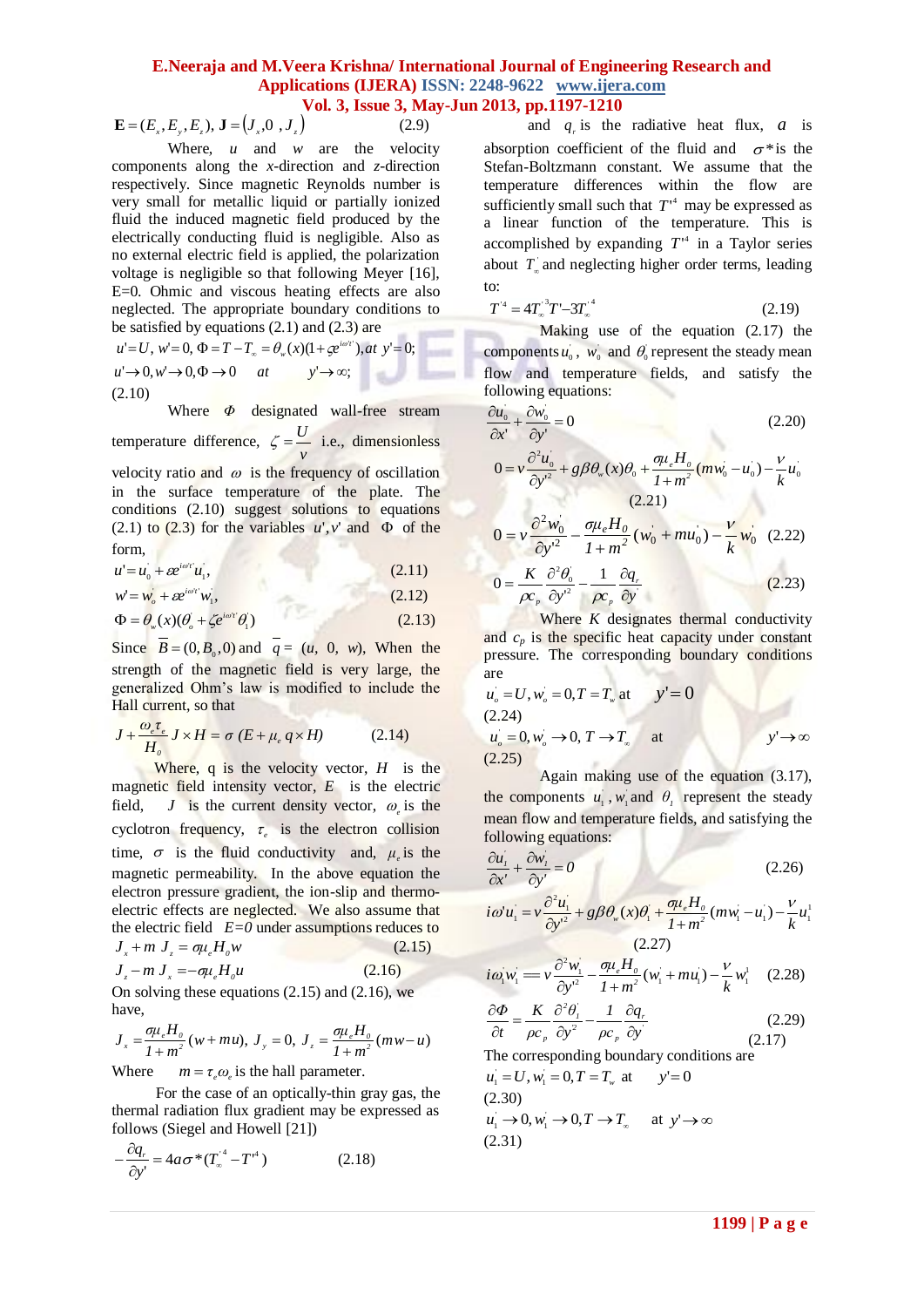Proceeding with the analysis we introduce dimensionless quantities to normalize the flow model:

$$
u_0 = \frac{u_0}{U}, \ w_0 = \frac{w_0}{U}, \ u_1 = \frac{u_1 e}{U}, \ w_1 = \frac{w_1 e}{U}, \ y = \frac{y'U}{v},
$$
  

$$
t = \frac{t'U^2}{v}, \ \theta_0 = \frac{\theta_0 v}{UL}, \ \theta_1 = \frac{\theta_1 v}{ULe}, \ \ Gr = \frac{g\beta v^2 \theta_w(x)}{U^4 L},
$$
  

$$
\omega = \frac{\omega^2 v}{U^2},
$$
  

$$
M^2 = \frac{\sigma B_0^2 v}{\sigma U^2}, \ D^{-1} = \frac{\beta^2}{U^2}, \ K_1 = \frac{16a\sigma v^2 T_w^3}{kU^2}
$$

$$
\rho U^{2} = kv^{2} = 1
$$
  
\n
$$
\theta_{0} = \theta_{1} = \frac{T - T_{\infty}}{T_{w} - T_{\infty}}
$$

Where *Gr* is Grashof number,  $M^2$  is the Hartmann (magneto hydro dynamic number),  $K_l$  is the thermal radiation-conduction number, *K* is thermal conductivity and  $\theta_i$  is dimensionless temperature  $D^{-1}$  is the inverse Darcy parameter. Using equation  $(2.29)$  together with the equations (2.18) and (2.19) the dimensionless form of equation  $(2.23)$  becomes:

$$
\frac{d^2\theta_0}{dy^2} - K_1\theta_0 = 0\tag{2.32}
$$

Making use of non-dimensional variables, together with equations (2.18) and (2.19) the dimensionless form of equation (2.29) becomes:

$$
\frac{d^2\theta_1}{dy^2} - (K_1 + i\omega \Pr) \theta_1 = 0
$$
\n(2.33)

We are introducing complex variables

$$
u_0 + iw_\rho = F,
$$
 (2.34)  

$$
u_1 + iw_1 = H
$$
 (2.35)

where  $i = \sqrt{-1}$ .

Combining equations (2.21) and (2.22) with the help of (2.34), the differential equation for steady mean flow in dimensionless form becomes:

$$
\frac{d^2F}{dy^2} - \left(\frac{M^2}{1+m^2} + D^{-1}\right)F = -Gr\theta_o \tag{2.36}
$$

Combing equations (2.27) and (2.28) with the help of (2.35), the differential equation for unsteady mean flow in dimensionless form reduces to:

$$
\frac{\partial^2 H}{\partial y^2} - \left(\frac{M^2}{1+m^2} + D^{-1} + i\omega\right)H = -Gr\theta_1\tag{2.37}
$$

The corresponding boundary conditions for steady mean flow (non-dimensional) are

 $u<sub>o</sub> = 1$ ,  $w<sub>o</sub> = 0$ ,  $\theta<sub>o</sub> = 1$  at  $y = 0$  (2.38)  $u_o = 0, w_o = 0, \ \theta_o = 0 \text{ at } y \to \infty$  (2.39)

The corresponding boundary conditions for unsteady mean flow (non-dimensional) are

 $u_1 = 1, w_1 = 0, \theta_1 = 1$  at at  $y = 0$  (2.40)

$$
u_1 = 0
$$
,  $w_1 = 0$ ,  $\theta_1 = 0$  at  $y \to \infty$  (2.41)

The boundary conditions  $(2.38)$ ,  $(2.39)$ ,  $(2.40)$  and (2.41) can be written subject to equation (2.34 and 2.35) as follows:

$$
F = 1
$$
,  $\theta_0 = 1$  at  $y = 0$  (2.42)  
\n $F = 0$ ,  $\theta_0 = 0$  at  $y \to \infty$  (2.43)  
\nand  
\n $H = 1$ ,  $\theta_1 = 1$  at  $y \to 0$   
\n(2.44)  
\n $H = 0$ ,  $\theta_1 = 0$  at  $y \to \infty$  (2.45)

Equations (2.36) and (2.32) subjects to the boundary conditions (2.42) and (2.43) can be solved and the solution for the steady mean flow can be expressed as:

$$
F = u_0(y) + iw_0(y) = e^{-(\sqrt{\frac{M^2}{1+m^2} + D^{-1}})y} + \frac{Gr}{K_1 - (\frac{M^2}{1+m^2} + D^{-1})} \left[ e^{(\sqrt{\frac{M^2}{1+m^2} + D^{-1}})y} - e^{-\sqrt{k_1}y} \right]^{(2.46)}
$$

in which  $-e^{-\sqrt{k_1}y} = \theta_0(y)$ .

Equations  $(2.36)$  and  $(2.33)$  subjects to the boundary conditions  $(2.44)$  and  $(2.45)$  may also be solved yielding the following solution for unsteady mean flow:

$$
H = u_1(y,t) + iw_1(y,t)
$$
  
=  $e^{-(C_1+iD_1)y} + \frac{\alpha - i\beta}{\alpha^2 + \beta^2} Gr[e^{-(C_1+iD_1)y} - e^{-(C_2+iD_2)y}]$   
(2.47)

and  $\theta_i(y,t) = e^{-\sqrt{K_1 + i\omega P}t}$ . 1

Where, the functions  $\theta_0$  and  $\theta_1$  denote the temperature fields due to the main flow and cross flows, respectively. Of interest in practical MHD plasma energy generator design are the dimensionless shear stresses at the plate, which may be defined for steady and unsteady mean flow, respectively as follows:

$$
\frac{dF}{dy}|_{y=0} = -\left(\sqrt{\frac{M^2}{1+m^2} + D^{-1}}\right) +
$$
\n
$$
+\frac{Gr}{K_1 - (\frac{M^2}{1+m^2} + D^{-1})} \left[ -\left(\sqrt{\frac{M^2}{1+m^2} + D^{-1}}\right) + \sqrt{K_1} \right]
$$
\n
$$
\frac{\partial H}{\partial y}|_{y=0} = -(C_1 + iD_1) +
$$
\n
$$
+\frac{\alpha - i\beta}{\alpha^2 + \beta^2} Gr\left[ (- (C_1 + iD_1) + (C_2 + iD_2) \right]
$$
\n(2.49)

It is evident from equations (2.48) and (2.49) that the shear stress component due to the main flow for the steady mean flow equations (2.48) and the shear stress components due to main and cross flows given by equation (2.49) do not vanish at the plate. Inspection of these expressions also reveals that the shear stress component as defined by equation (2.48) due to a steady mean flow is subjected to a non-periodic oscillation that depends on Hartmann number, inverse Darcy parameter and radiation- conduction parameter. In contrast to this,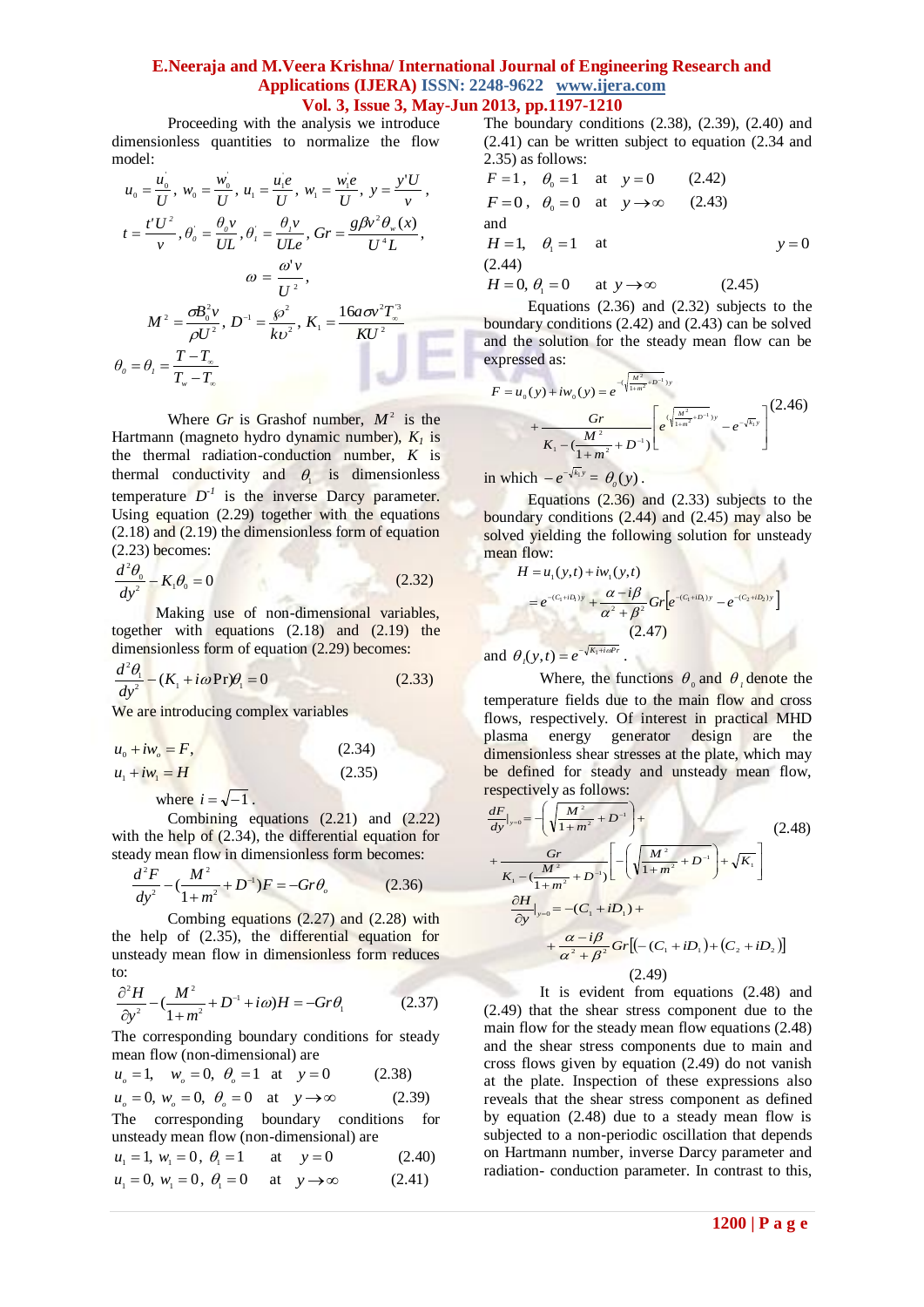the shear stress components as computed in equation (2.49) due to the main and cross flows for an unsteady mean flow are subjected to periodic oscillation which is a function of not only Hartmann number and radiation- conduction parameter, but also the Prandtl number and the frequency of oscillation. The shear stress for equation (2.48) will vanish at the plate  $(v=0)$  at a critical value of the free convection parameter i.e. Grashof number, defined by the condition:

$$
Gr_{Cni} = \sqrt{\frac{M^2}{1+m^2} + D^{-1}} \left( \sqrt{K_1} + \sqrt{\frac{M^2}{1+m^2} + D^{-1}} \right)
$$
\n(2.50)

The shear stress for equation (2.48) will vanish at the plate  $(y=0)$  when

$$
Gr_{\text{Cni}} = (C_1 + iD_1)[(C_1 + C_2) + i(D_1 + D_2)] \tag{2.51}
$$

Also of interest in plasma MHD generator design is the dimensionless temperature gradient at the plate. This can be shown to take the form, for the unsteady main flow, as follows:

$$
\frac{d\theta_0}{dy}\big|_{y=0} = -\sqrt{K_1} \tag{2.52}
$$

For the unsteady cross flow the dimensionless temperature gradient at the plate  $(y=0)$  is

$$
\frac{d\theta_1}{dy}\Big|_{y=0} = -\sqrt{K_1 + i\omega \Pr} \tag{2.53}
$$

Comparing equations (2.51) and (2.52) it is immediately deduced that in the absence of an oscillating surface i.e., for  $\omega = 0$ , the dimensionless temperature gradient due to a steady and unsteady mean follows are identical.

#### **III. RESULTS AND DISCUSSION**

The flow governed by the non-dimensional parameters namely *viz.,* Hartmann number *M*, inverse Darcy parameter  $D^{-1}$ , hall parameter *m*,  $K_1$  is the thermal radiation-conduction number, surface temperature oscillation i.e.,  $\omega$  and Grashof number *Gr*. Selected computations for the velocity and temperature fields have been provided in figures (1- 17) & (18-24) respectively. Default values of the dimensionless thermo-physical parameters were specified as follows, unless otherwise indicated: *M*   $= 2, m=1, K_1 = 1, \omega = 2, Gr = 2 \text{ and } Pr = 0.025$ which correspond to weak free convection currents in liquid metal flow under strong magnetic field with equal thermal radiation and thermal conduction contribution, with surface temperature oscillation. Computations for the shear stresses at the plate are provided in tables (1-3) and for temperature gradient at the plate in tables (4-7).

We note that steady mean flow is simulated for which there will be no surface temperature oscillation *i.e.*  $\omega = 0$ . The magnitude of the velocity reduces with increase in the intensity of the magnetic field. *i.e.*, Mean flow velocity,  $(u_0)$  is

continuously reduced with increasing *M*. The transverse magnetic field generates a retarding body force in the opposite direction to the flow which serves to decelerate the flow. As such magnetic field is an effective regulatory mechanism for the regime (Fig. 1). The magnitude of the velocity  $(u_0)$  reduces with increase in the inverse Darcy parameter  $D^{-1}$ . Lower the permeability of the porous medium lesser the fluid speed in the entire fluid region (Fig. 2). An increase in radiation-conduction number,  $K_1$  has an adverse effect on the velocity due to steady mean flow  $(u_0)$  for all values of *y*.  $K_1$  represents the relative contribution of thermal radiation heat transfer to thermal conduction heat transfer. For  $K_1$  < 1 thermal conduction exceeds thermal radiation and for  $K_1 > 1$  this situation is reversed. For  $K_1 = 1$ the contribution from both modes is equal. In all cases steady mean flow velocity is a maximum at the plate  $(y = 0)$  and decays smoothly to the lowest value far from the plate  $(Fig. 3)$ . Conversely an increase in free convection parameter, Grashof number *Gr*, boosts the steady mean flow velocity,  $(u_0)$ . Increasing thermal buoyancy (Fig. 4) therefore accelerates the mean steady flow in particular at and near the plate surface. Fig.5 exhibits the magnitude of the velocity  $(u_0)$  increases with increase in the hall parameter *m.* Figures (6 to 17) correspond to the unsteady mean flow distributions due to the main flow  $(u_1)$  and also cross flow  $(w_1)$ . The frequency of oscillation is prescribed as 2 unless otherwise indicated. Magnetic field effects on the unsteady mean main flow velocity component  $(u_1)$  and the unsteady mean cross flow velocity component  $(w_1)$ , respectively, are presented in figures 6 and 12. The magnitude of the velocity  $(u_1)$  is strongly reduced with increase in the intensity of the magnetic field parameter *M*, with the maximum effect sustained at the plate surface where peak  $(u_1)$  value plummets from 0.037 for  $M = 5$  to 0.0035 for  $M = 10$  (Fig. 6). Unsteady mean cross flow velocity component  $(w_1)$ is also reduced in magnitude with a rise in *M*. For *M*  = 10 cross flow velocity is almost totally suppressed at all locations transverse to the wall. With weaker magnetic field the backflow presence is substantial. As such very strong magnetic field may be applied in operations to successfully inhibit backflow normal to the plate surface (Fig. 12). The magnitude of the velocities  $(u_1 \& w_1)$  reduces with increase in the inverse Darcy parameter  $\mathbf{L}^{-1}$ . Lower the permeability of the porous medium the fluid speed retards in the entire fluid region (Fig. 7 & 13). Increasing radiation-conduction number,  $K_1$  as with the steady mean flow  $(u_0)$  discussed in figure 3, again has an opposing influence on unsteady main flow velocity  $(u_1)$ . The profiles are similar to those for steady mean flow. Conversely cross flow velocity  $(w_1)$  is positively affected by an increase in  $K_1$  as depicted in figure (5). Profiles become less negative as  $K_1$  rises from 1 through 2 to 3. As such backflow is inhibited considerably with increasing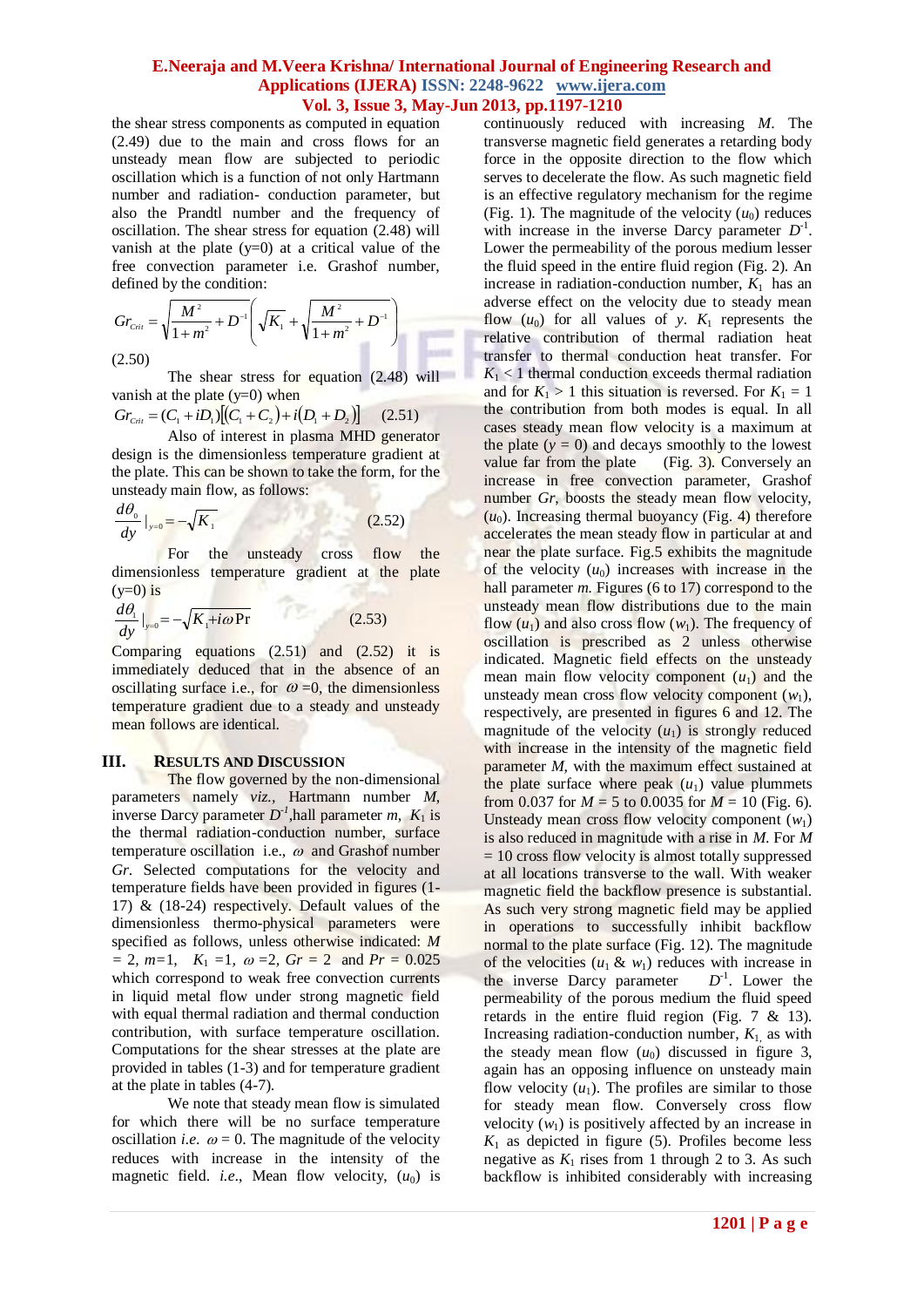thermal radiation. We observe that an unsteady mean cross flow velocity trough occurs near the plate surface at *y ~*1. At the plate cross flow velocity vanishes and at large distance from the plate again vanishes (Fig. 8 & 14). Figures 9 and 15 show the effect of Grashof number on the unsteady mean main flow velocity component  $(u_1)$  and the unsteady mean cross flow velocity component (*w*1), respectively. In both cases increasing buoyancy has an adverse effect on both velocity fields. Mean flow velocity remains however positive always i.e., there is no presence of backflow. Cross flow velocity is consistently negative throughout the regime indicating that backflow is always present. Lower buoyancy forces i.e. smaller Grashof number serves to reduce the backflow. Very little effect of oscillation frequency ( $\omega$ ) is computed, in figure 10, on the unsteady mean main flow velocity component,  $(u_1)$  which decreases very slightly as  $\omega$ rises from 2 through 4 to 6. However frequency exerts a marked influence on the unsteady mean cross flow velocity component  $(w_1)$ , as shown in figure 16 which is decreased substantially with a rise in  $\omega$ . Backflow is therefore augmented with increasing oscillation frequency, with the maximum effect at close proximity to the plate. In engineering design applications, therefore this region  $(y \sim 1)$ would be of particular interest in controlling backflow during MHD generator operations. The magnitudes of the velocities  $(u_1 \text{ and } w_1)$  increase with increase in the hall parameter *m* (Fig. 11 & 17). The magnitude of the temperature  $\theta_0$  reduces with increase in radiation-conduction number  $K_1$  due to steady mean flow (Fig. 18). The magnitude of the temperature  $\theta_1$  reduces with increase in  $K_1$  and Pr due to unsteady mean flow (Fig. 19 & 20). Similarly the magnitude of the temperature  $\theta_1$  reduces with increase in  $K_1$  and enhances with increase in  $Pr$  due to unsteady cross flow (Fig. 21 &22). The magnitude of the temperature  $\theta_1$  reduces in  $0 \le y \le 2.5$  and  $y=4.5$  and enhances within the domain 2.5*<y<*4.5 with increase in surface temperature oscillation  $\omega$  due to unsteady mean flow (Fig. 23). Likewise the magnitude of the temperature  $\theta_1$  enhances in  $0.5 \le y \le 1.5$  and reduces within the domain  $2.5 \le y \le 4.5$  with increase in surface temperature oscillation  $\omega$  due to unsteady cross flow (Fig. 24).

Tables (1-3) also show the combined influence of several of the dimensionless parameters on the shear stress at the plate. An increase in *M* and inverse Darcy parameter  $D^{-1}$  causes increase in the shear stress at the plate *y=*0 due to a steady mean flow  $(u_0)$  i.e.  $\omega$  values become increasingly negative. Increasing radiation-conduction parameter,  $K_1$ , hall parameter *m* and Grashof number *Gr* also decreases the shear stress *i.e*. decelerates the flow, in consistency with the velocity distribution shown in figure (1-5) (Table. 1). Table (2) indicates that shear stress at the plate with unsteady mean flow due to main flow  $(u_1)$  reduces with increase in  $Gr$ ,  $\omega$  and *m*, and is greatly increased with an increase in the square root of the Hartmann magneto hydro dynamic number (*M*), inverse Darcy parameter  $D^{-1}$ and radiation-conduction parameter,  $K_1$ . Unsteady mean flow is therefore enhanced strongly with an increase in magnetic field strength. An increase in thermal radiation-conduction number  $(K_1)$  also decreases values but very slightly indicating that thermal radiation has a very weak effect on flow at the plate surface. On the other hand, the shear stress at the plate with unsteady mean flow due to cross flow direction  $(w_1)$  as shown in table (3) is considerably increased with square root of the Hartmann magneto hydro dynamic number (*M*) since the magnetic retarding force acts in the same direction as this flow component and boosts secondary (cross) flow. A rise in thermal radiationconduction number  $(K_1)$  also increases the slightly since values become less negative indicating that backflow is resisted with greater thermal radiation contribution. The shear stress enhances due to cross flow with increasing *M*,  $D^{-1}$  and  $\omega$ , and reduces with increasing *m, K*<sup>1</sup> and *Gr*.An increase in frequency of oscillation ( $\omega$ ) causes the temperature gradient at the plate due to unsteady mean flow i.e. to decrease slightly, as indicated in table 4; conversely increasing thermal radiation-conduction parameter  $(K_1)$  has a strong positive effect inducing a major increase in Temperature gradient at the plate due to unsteady cross flow affected more strongly (Table. 5) with an increase in frequency of oscillation ( $\omega$ ), being reduced from -0.03531 for  $\omega = 2$ , to -0.07036 for  $\omega = 4$  and to the lowest value of -0.10491 for  $\omega = 6$  (all at  $K_1 = 1$ ). In contrast to this the temperature gradient, is increased somewhat with an increase in thermal radiation-conduction parameter  $(K_1)$ , for any value of  $\omega$ . The combined influence of thermal radiation-conduction parameter  $(K_1)$  and Prandtl number (*Pr*) on the temperature gradient at the plate due to unsteady main flow is shown in (table. 6). An increase in thermal radiationconduction parameter  $(K_1)$  substantially decreases values for all Prandtl numbers. An increase in Prandtl number also decreases values. Lower *Pr*  values imply a higher thermal conductivity and correspond to liquid metals ( $Pr \leq 1$ ).  $Pr = 1$  implies that energy and momentum are diffused at the same rate and the lowest value of occurs for  $Pr = 1$ , at a given value of  $K_1$ . Finally in table 7, temperature gradient at the plate due to unsteady cross flow, is observed to be increased with an elevation in thermal radiation-conduction parameter  $(K_1)$  at any Prandtl number (*Pr*). Conversely increasing Prandtl number markedly reduces the value of at a fixed value of  $K_1$ . A similar trend was observed in the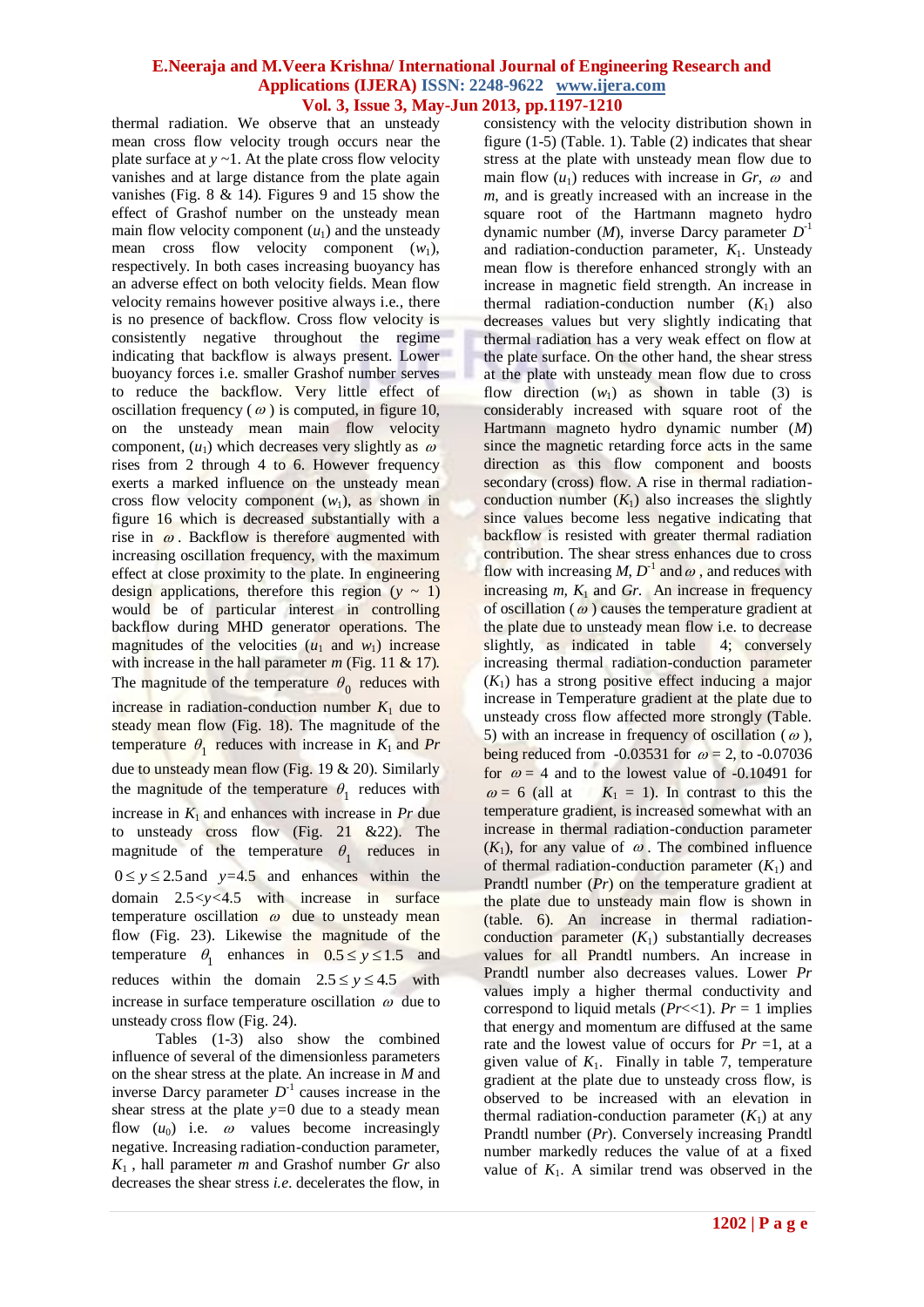earlier studies of for example Duwairi and Damseh [8], Raptis *et al.* [18] and more recently by Samad *et al.* [19]. The analytical solutions presented therefore provide a succinct confirmation of earlier results and also reveal some new interesting phenomena in the interaction of radiation, magnetic field and effect of hall current, porous medium and periodicity of surface temperature.

#### **IV. FIGURES AND TABLES 3.1. Velocity Distributions due to steady mean flow**



Fig. 1: Velocity distribution due to a steady mean flow for various *M* with  $\omega = 0$ ,  $Gr=2$ ,  $D^{-1}=1000$ , *m=*1*, K*1*=*1*, Pr=*0.025



Fig. 2: Velocity distribution due to a steady mean flow for various  $D^{-1}$  with  $\omega = 0$ ,  $Gr=2$ ,  $m=1$ ,  $M=2$ , *K*1*=*1*, Pr=*0.025



Fig. 3: Velocity distribution due to a steady mean flow for various  $K_1$  with  $\omega = 0$ ,  $Gr=2$ ,  $m=1$ ,  $M=2$ , *D* -1*=*1000*, Pr=*0.025



Fig. 4: Velocity distribution due to a steady mean flow for various *Gr* with  $\omega = 0$ , *M*=2, *m*=1, *D*  $I^1$ =1000*, K*<sub>1</sub>=1*, Pr*=0.025



Fig. 5: Velocity distribution due to a steady mean flow for various *m* with  $\omega = 0$ ,  $M=2$ ,  $Gr=12$ ,  $D^{-}$  $I=1000$ ,  $K_1=1$ ,  $Pr=0.025$ 

**3.2. Velocity Distributions due to unsteady mean and cross flow**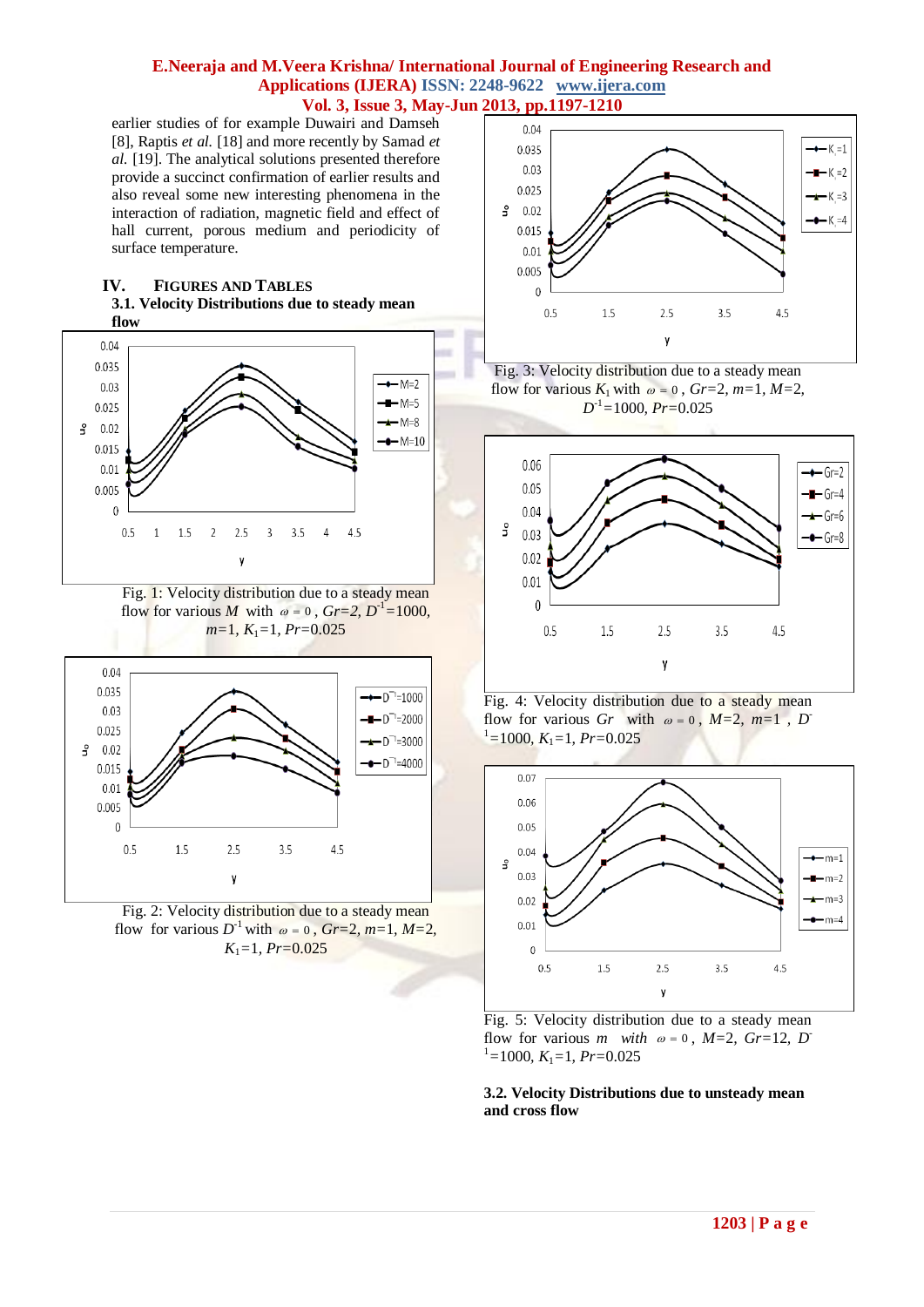

Fig. 6: Unsteady mean flow distribution due to mean flow for various *M* with  $\omega = 2$ , *Gr*=2, *m*=1, *D*  $I^1$ =1000*, K*<sub>1</sub>=1*, Pr*=0.025



Fig. 7: Unsteady mean flow distribution due to mean flow for various  $D^{-1}$  with  $\omega = 2$ ,  $Gr=2$ ,  $M=2$ ,  $m=1$ , *K*1*=*1*, Pr=*0.025



Fig. 8: Unsteady mean flow distribution due to mean flow for various  $K_1$  with  $\omega = 2$ ,  $Gr=2$ ,  $m=1$ ,  $D^-$ <sup>1</sup>*=*1000*, M=*2*, Pr=*0.025



Fig. 9: Unsteady mean flow distribution due to mean flow for various *Gr* with  $\omega = 2$ ,  $M=2$ ,  $D^{-1}=1000$ , *m=*1*, K*1*=*1*, Pr=*0.025



Fig. 10: Unsteady mean flow distribution due to mean flow for various  $\omega$  with  $Gr = 2$ ,  $M=2$ ,  $m=1$ , *D* -1*=*1000*, K*1*=*1*, Pr=*0.025



Fig. 11: Unsteady mean flow distribution due to cross flow for various *m* with  $Gr = 2$ ,  $M=2$ ,  $\omega = 2$ , *D* -1*=*1000*, K*1*=*1*, Pr=*0.025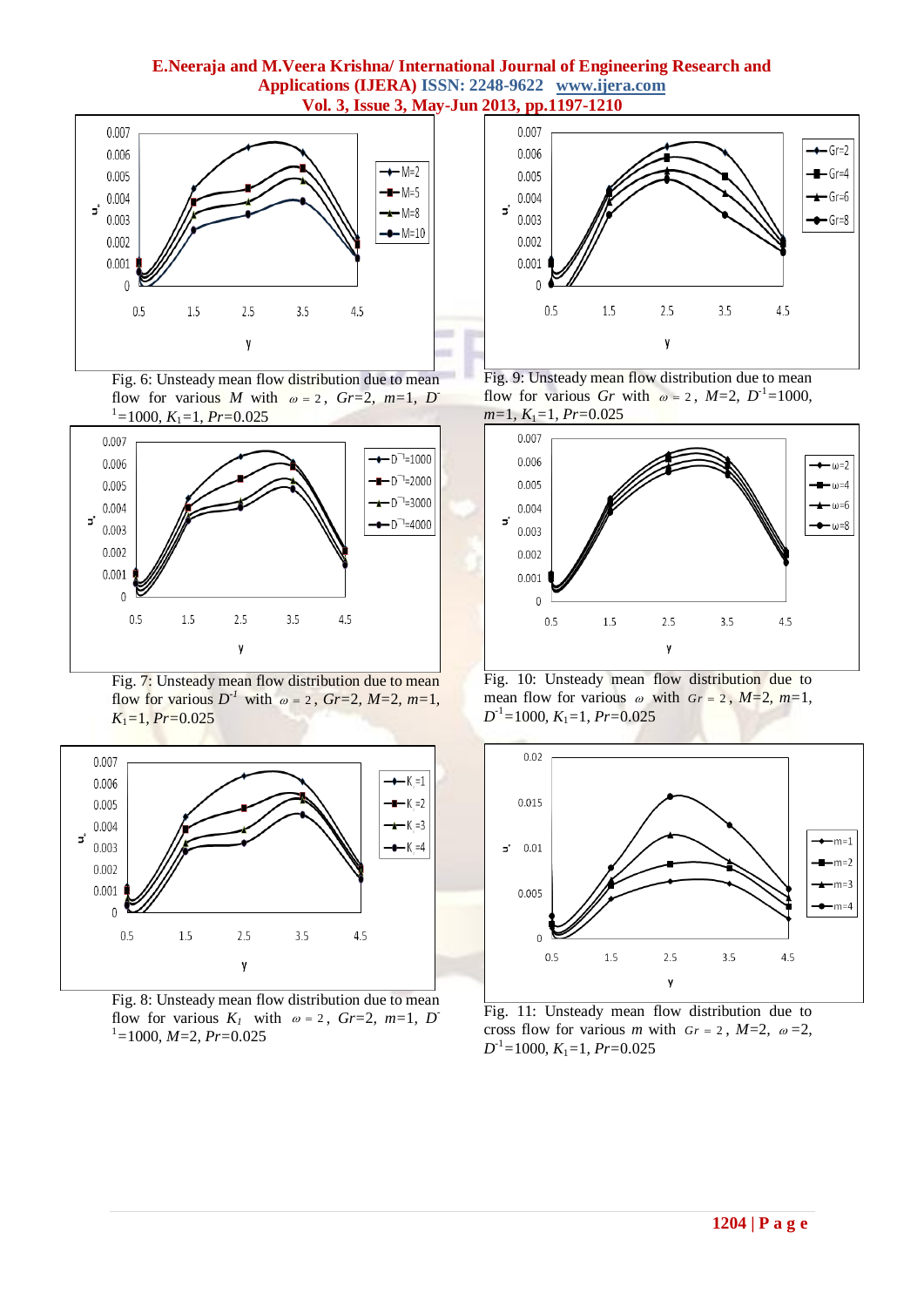

Fig. 12: Unsteady mean flow distribution due to cross flow for various *M* with  $\omega = 2$ ,  $Gr=2$ ,  $m=1$ , *D* -1*=*1000*, K*1*=*1*, Pr=*0.025



Fig. 13: Unsteady mean flow distribution due to cross flow for various  $D^{-1}$  with  $\omega = 2$ ,  $Gr=2$ ,  $m=1$ , *M=*2*, K*1*=*1*, Pr=*0.025



Fig. 14: Unsteady mean flow distribution due to cross flow for various  $K_1$  with  $\omega = 2$ ,  $Gr=2$ ,  $m=1$ , *D* -1*=*1000*, M=*2*, Pr=*0.025



Fig. 15: Unsteady mean flow distribution due to cross flow for various *Gr* with  $\omega = 2$ , *M*=2, *m*=1, *D*  $I^1$ =1000*, K*<sub>1</sub>=1*, Pr*=0.025



Fig. 16: Unsteady mean flow distribution due to cross flow for various  $\omega$  with *Gr*=2, *M*=2, *m*=1, *D*  $I=1000$ ,  $K_1=1$ ,  $Pr=0.025$ 



Fig. 17: Unsteady mean flow distribution due to cross flow for various *m* with  $Gr=2$ ,  $M=2$ ,  $\omega=2$ ,  $D^{-}$  $I^1=1000$ ,  $K_1=1$ ,  $Pr=0.025$ 

**3.3. Temperature Distributions due to steady flow**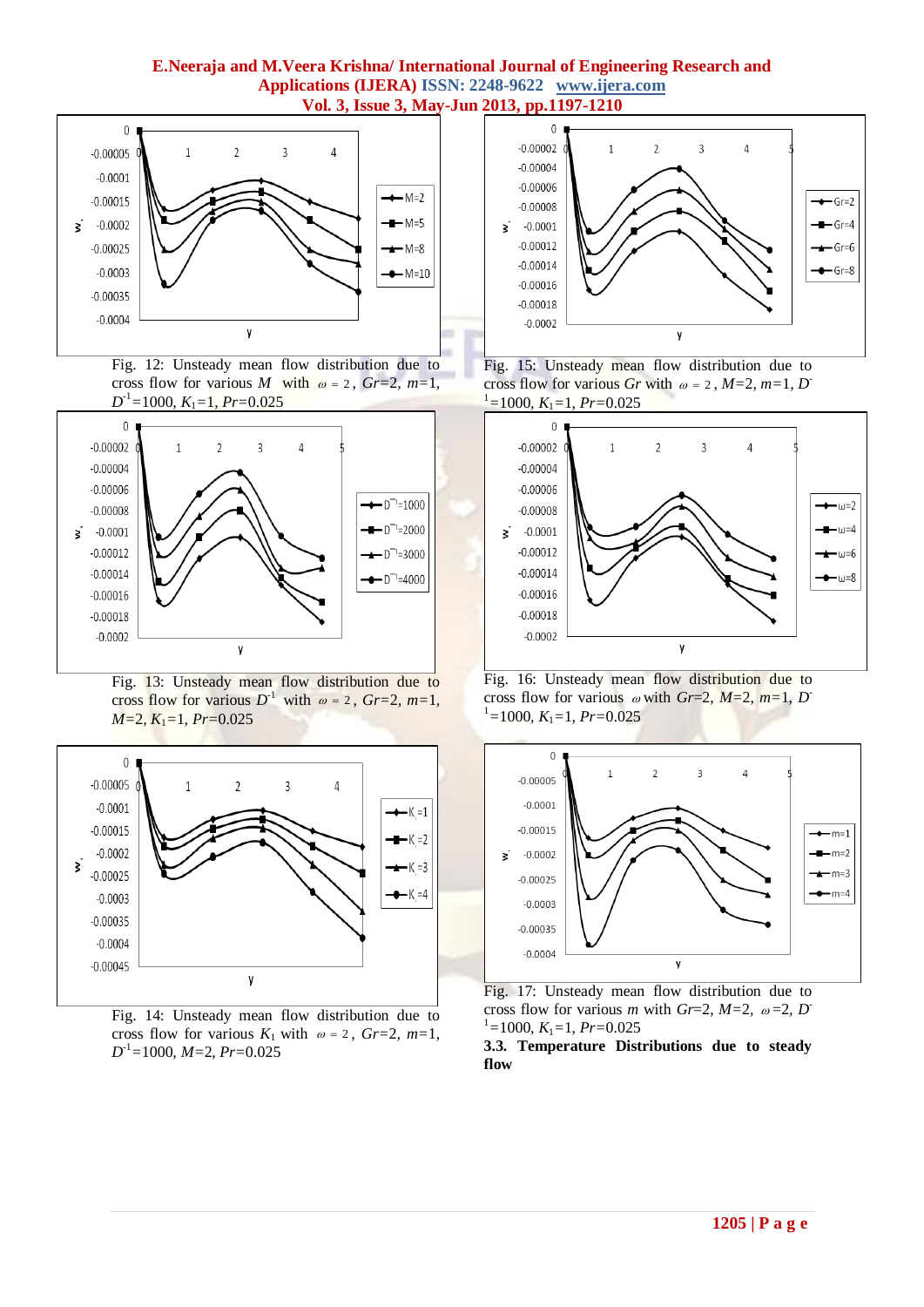

Fig. 18: Temperature distribution due to a steady mean flow for various  $K_1$  with  $\omega = 0$ 

**3.4. Temperature Distributions due to unsteady mean and cross flow**



Fig. 19: Temperature distribution due to a unsteady mean flow for various  $K_1$  with  $\omega = 2$ ,  $Pr=0.025$ 











Fig. 22: Temperature distribution due to a unsteady mean flow for various *Pr* with  $\omega = 2$ ,  $K_1 = 1$ 



Fig. 23: Temperature distribution due to a unsteady mean flow for various  $\omega$  with *Pr*=0.025, *K*<sub>1</sub>=1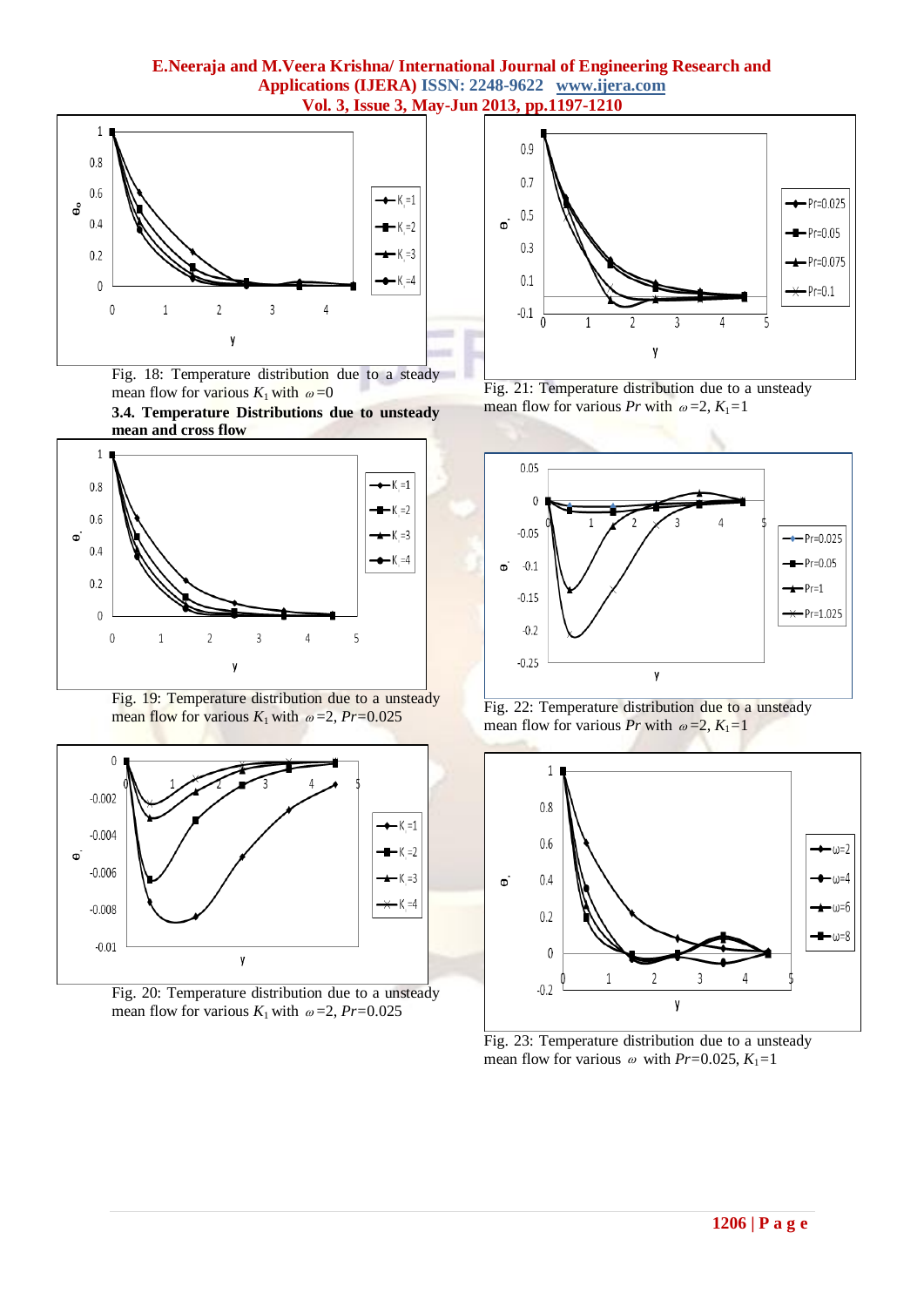

Fig. 24: Temperature distribution due to a unsteady mean flow for various  $\omega$  with *Pr*=0.025,  $K_1$ =1

### **V. CONCLUSIONS**

Exact solutions have been derived using complex variables for the transient Magneto hydro dynamic convection flow of an electricallyconducting, Newtonian, optically-thin fluid from a flat plate with thermal radiation and surface temperature oscillation effects. Our analysis has shown that:

- 1. Steady mean flow velocity,  $(u_0)$ , is decreased with increasing thermal radiation  $(K_1)$ , inverse Darcy parameter  $D^{-1}$  and magnetic hydro dynamic parameter (*M*), increased with Grashof number (*Gr*) and hall parameter *m*.
- 2. Unsteady mean flow velocity  $(u_1)$  is reduced with increasing radiation-conduction number, *K*<sup>1</sup> , slightly decreases with increasing frequency of oscillation ( $\omega$ ) and also falls with a rise in Grashof number, inverse Darcy parameter  $D^{-1}$  and magnetic hydro dynamic parameter, *M*. Mean flow velocity  $(u_1)$  is enhanced with increasing hall parameter *m*.
- 3. Conversely cross flow velocity  $(w_1)$  is increased with a rise in  $K_1$  but decreased with a rise in *Gr*,  $D^{-1}$  and  $\omega$ . Strong magnetic field also practically eliminates backflow.
- 4. The magnitude of the temperature  $\theta_0$  reduces with increase in radiation-conduction number  $K_1$  due to steady mean flow.

 $T = 11.4 \text{ cm}$  stress(s)

- 5. The magnitude of the temperature  $\theta_1$  reduces with increase in  $K_1$  and  $Pr$  due to unsteady mean flow. The magnitude of the temperature  $\theta_1$  reduces with increase in  $K_1$  and enhances with increase in *Pr* due to unsteady cross flow.
- 6. The magnitude of the temperature  $\theta_1$  reduces in  $0 \le y \le 2.5$  and  $y=4.5$  and enhances within the domain 2.5*<y<*4.5 with increase in surface temperature oscillation  $\omega$  due to unsteady mean flow. Likewise the magnitude of the temperature  $\theta_1$  enhances in  $0.5 \le y \le 1.5$  and reduces within the domain  $2.5 \le y \le 4.5$  with increase in surface temperature oscillation  $\omega$ due to unsteady cross flow.
- 7. An increase in *M* and inverse Darcy parameter  $D^{-1}$  causes increase in the shear stress at the plate  $y=0$  due to a steady mean flow  $(u_0)$ . Increasing radiation-conduction parameter, *K*1*,*  hall parameter *m* and Grashof number *Gr* also decreases the shear stress.
- 8. The shear stress at the plate with unsteady mean flow due to main flow  $(u_1)$  reduces with increase in *Gr, m* and  $\omega$ , and is greatly increased with an increase in the square root of the Hartmann magneto hydro dynamic number (*M*), inverse Darcy parameter  $D^{-1}$ and radiation-conduction parameter, *K*1.
- 9. The shear stress enhances due to cross flow with increasing M,  $D^{-1}$  and  $\omega$ , and reduces with increasing  $K_l$ , *m* and *Gr*.
- 10. Temperature gradient at the plate due to unsteady cross flow is reduced substantially with an increase in frequency of oscillation but elevated with an increase in thermal radiationconduction parameter  $(K_1)$ , for any value of  $\omega$ .
- 11. An increase in thermal radiation-conduction parameter  $(K_1)$  reduces strongly as does an increase in Prandtl number (*Pr*).
- 12. Temperature gradient at the plate due to unsteady cross flow, increases with thermal radiation-conduction parameter  $(K_1)$  but reduces with a rise in Prandtl number.

|                                                                                                                       | Table 1: Shear stress( $\tau$ ) at the plate y=0 due to a steady mean flow ( $u_0$ ) for various values of thermal radiation- |  |  |  |  |  |          |  |  |  |
|-----------------------------------------------------------------------------------------------------------------------|-------------------------------------------------------------------------------------------------------------------------------|--|--|--|--|--|----------|--|--|--|
| conduction number $(K_1)$ , square root of the Hartmann magneto hydro dynamic number $(M)$ , Gr and m or $\omega = 0$ |                                                                                                                               |  |  |  |  |  |          |  |  |  |
|                                                                                                                       |                                                                                                                               |  |  |  |  |  | VII VIII |  |  |  |

| M  |            |            | Ш          | IV         |            | VI         | VII        | VIII       | IX         |
|----|------------|------------|------------|------------|------------|------------|------------|------------|------------|
| 2  | $-2.45655$ | $-2.84415$ | $-2.99445$ | $-2.74445$ | $-2.85856$ | $-1.52498$ | $-1.11489$ | $-2.15526$ | $-2.00145$ |
|    | $-4.64789$ | $-4.83145$ | $-5.26688$ | -4.73365   | -4.75698   | $-2.44565$ | $-2.00534$ | $-4.15585$ | $-3.88859$ |
| 8  | $-6.25566$ | $-6.33475$ | $-6.33248$ | $-6.25446$ | $-6.53266$ | $-4.45244$ | $-3.21156$ | $-5.62281$ | $-4.66525$ |
| 10 | $-9.66655$ | $-9.81498$ | $-10.1156$ | -9.75278   | -9.84422   | $-6.22415$ | $-5.00012$ | -7.99859   | $-5.23011$ |
|    |            |            |            |            |            |            |            |            |            |

|         |      |      | <b>TTT</b><br> | -- - |      | T T  | <b>TIT</b><br>VI <sub>1</sub> | VIII | $- - -$<br> |
|---------|------|------|----------------|------|------|------|-------------------------------|------|-------------|
| n-      | 1000 | 2000 | 3000           | 1000 | 1000 | 1000 | 1000                          | 1000 | 1000        |
| - -<br> |      |      |                |      |      |      |                               |      |             |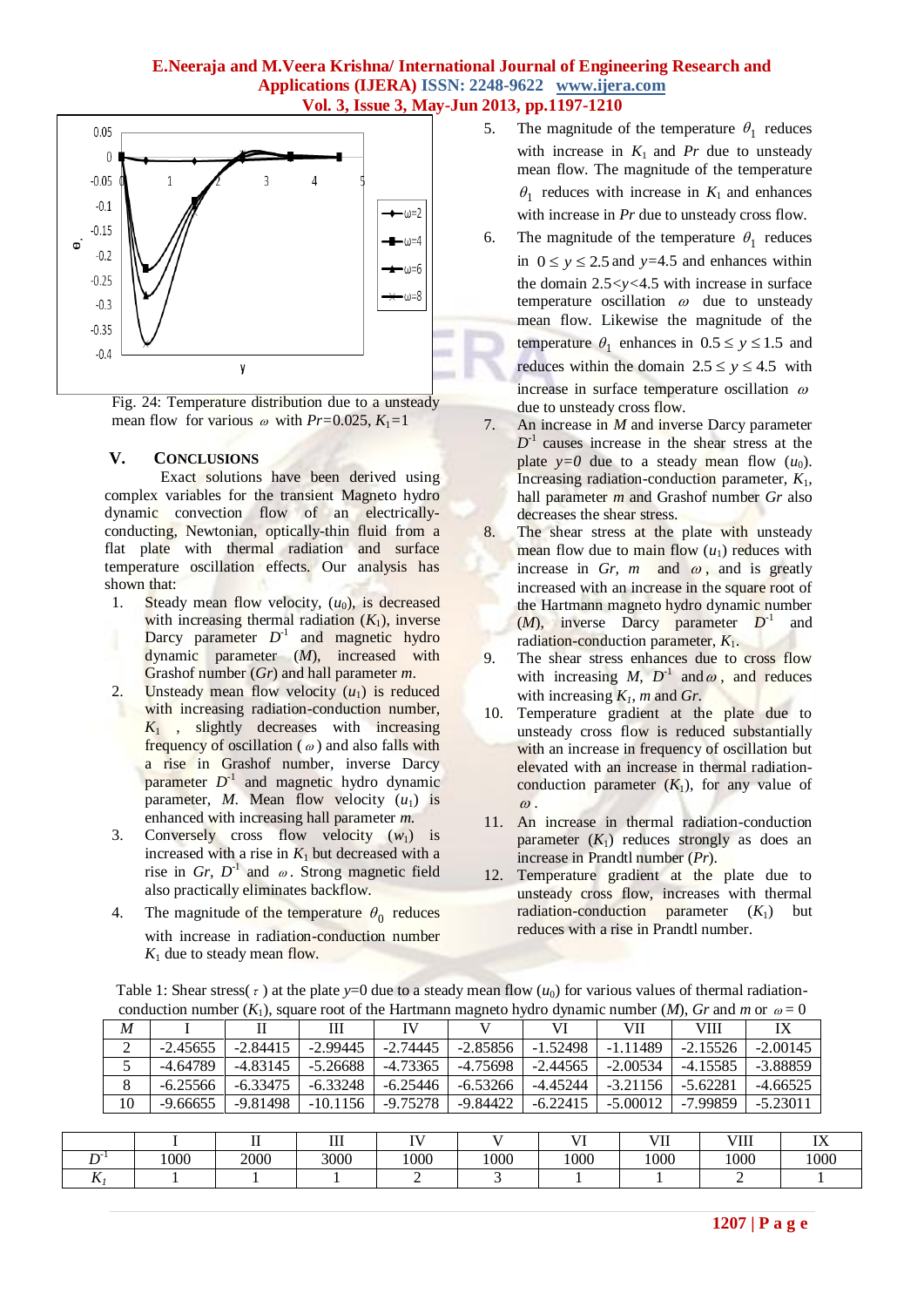**E.Neeraja and M.Veera Krishna/ International Journal of Engineering Research and Applications (IJERA) ISSN: 2248-9622 www.ijera.com Vol. 3, Issue 3, May-Jun 2013, pp.1197-1210**

| $\mathbf{v}$ of $\mathbf{v}$ , issue $\mathbf{v}$ , may -jun $\mathbf{z}$ or $\mathbf{v}$ , pp.1177-1210 |  |  |  |  |  |  |  |  |  |
|----------------------------------------------------------------------------------------------------------|--|--|--|--|--|--|--|--|--|
|                                                                                                          |  |  |  |  |  |  |  |  |  |
|                                                                                                          |  |  |  |  |  |  |  |  |  |

Table 2: Shear stress  $(\tau)$  at the plate *y*=0 with unsteady mean flow due to main flow  $(u_1)$  for various values of frequency of oscillation ( ) and square root of the Hartmann magneto hydro dynamic number (*M*), *K*1, *Gr, m* and *Pr =* 0.025

|          | and $\Gamma r = 0.025$ |           |           |           |           |           |           |           |           |           |           |
|----------|------------------------|-----------|-----------|-----------|-----------|-----------|-----------|-----------|-----------|-----------|-----------|
| M        |                        |           | Ш         | IV        |           | VI        | VII       | VIII      | IX        |           | XI        |
| $\gamma$ | $-22.714$              | $-31.971$ | $-39.088$ | $-22.714$ | $-22.714$ | $-22.665$ | $-23.284$ | $-22.714$ | $-22.714$ | $-22.612$ | $-22.452$ |
|          | $-22.946$              | $-32.141$ | $-39.218$ | $-22.945$ | $-22.947$ | $-22.904$ | $-22.626$ | $-22.945$ | $-22.945$ | $-22.854$ | $-22.665$ |
| 8        | $-23.374$              | $-32.442$ | $-39.464$ | $-23.374$ | $-23.375$ | $-23.331$ | $-22.861$ | $-23.374$ | $-23.372$ | $-23.356$ | $-23.152$ |
| 10       | $-23.762$              | $-32.722$ | $-39.694$ | $-23.762$ | $-23.762$ | $-23.718$ | $-23.676$ | $-23.762$ | $-23.764$ | $-23.511$ | $-23.354$ |
|          |                        |           |           |           |           |           |           |           |           |           |           |

|                              |      |      | Ш    | TT 1 |      |      | <b>VII</b> | <b>VIII</b> | IX   |      |      |
|------------------------------|------|------|------|------|------|------|------------|-------------|------|------|------|
| $\mathbf{D}^{\mathsf{m}}$    | 1000 | 2000 | 3000 | 1000 | 1000 | 1000 | 1000       | 1000        | 1000 | 1000 | 1000 |
| $\mathbf{r}$<br>$\mathbf{v}$ |      |      |      |      |      |      |            |             |      |      |      |
| Gr                           |      |      |      |      |      |      |            |             |      |      |      |
| $\omega$                     |      |      |      |      |      |      |            |             |      |      |      |
| m                            |      |      |      |      |      |      |            |             |      |      |      |

Table 3: Shear stress  $(\tau)$  at the plate  $y=0$  with unsteady mean flow due to cross flow  $(u_1)$  for various values of frequency of oscillation (<sub> $\omega$ </sub>), square root of the Hartmann magneto hydro dynamic number *(M), K<sub>1</sub>, Gr, m* and

|                  | $Pr = 0.025$ |           |           |           |           |           |           |           |           |           |           |
|------------------|--------------|-----------|-----------|-----------|-----------|-----------|-----------|-----------|-----------|-----------|-----------|
| $\boldsymbol{M}$ |              |           | Ш         | IV        |           | VI        | VII       | VIII      | IX        |           | XI        |
| 2                | $-22.008$    | $-31.268$ | $-38.377$ | $-22.005$ | $-22.004$ | $-21.945$ | $-21.045$ | $-22.004$ | $-22.004$ | $-15.486$ | $-13.895$ |
|                  | $-22.234$    | $-31.435$ | $-38.511$ | $-22.238$ | $-22.238$ | $-22.125$ | $-21.945$ | $-22.215$ | $-22.245$ | $-18.225$ | $-15.445$ |
| 8                | $-22.665$    | $-31.734$ | $-38.764$ | $-22.666$ | $-22.665$ | $-22.625$ | $-22.169$ | $-22.666$ | $-22.665$ | $-20.562$ | $-18.452$ |
| 10               | $-23.0585$   | $-31.017$ | $-38.988$ | $-23.053$ | $-23.053$ | $-23.049$ | $-22.982$ | $-23.052$ | $-23.054$ | $-21.468$ | $-19.256$ |
|                  |              |           |           |           |           |           |           |           |           |           |           |

|                                |      |      | 111  | <b>TV</b> |      | $T$ $T$ | <b>VIII</b><br>Ш | VIII | IX   | . .  |      |
|--------------------------------|------|------|------|-----------|------|---------|------------------|------|------|------|------|
| $\mathbf{D}^{\pi}$<br>,,       | 1000 | 2000 | 3000 | 1000      | 1000 | 1000    | 1000             | 1000 | 1000 | 1000 | 1000 |
| $\overline{r}$<br>$\mathbf{v}$ |      |      |      |           |      |         |                  |      |      |      |      |
| Gr                             |      |      |      |           |      |         |                  |      |      |      |      |
| $\omega$                       |      |      |      |           |      |         |                  |      |      |      |      |
| m                              |      |      |      |           |      |         |                  |      |      |      |      |

Table 4: Temperature gradient at the plate due to unsteady main flow for various values of frequency of oscillation ( $\omega$ ) and thermal radiation-conduction parameter ( $K_1$ ) for  $Pr = 0.025$ .

|          |            | $\mathbf{r}$ |            |
|----------|------------|--------------|------------|
| $\omega$ |            |              |            |
|          | $-1.00000$ | $-1.41432$   | $-1.73214$ |
|          | $-1.00125$ | $-1.41466$   | $-1.73228$ |
|          | $-1.00279$ | $-1.41521$   | $-1.73246$ |
|          | $-1.00424$ | $-1.41732$   | $-1.73284$ |
|          |            |              |            |

Table 5: Temperature gradient at the plate due to unsteady cross flow for various values of frequency of oscillation ( $\Box$ ) and thermal radiation-conduction parameter ( $K_1$ ) with  $Pr = 0.025$ 

|                         |            | $\lambda$  |            |
|-------------------------|------------|------------|------------|
| $\omega$                |            |            |            |
|                         | $-0.02499$ | $-0.01768$ | $-0.01532$ |
|                         | $-0.04993$ | $-0.03534$ | $-0.02894$ |
|                         | $-0.07479$ | $-0.05299$ | $-0.03566$ |
|                         | $-0.09222$ | $-0.06735$ | $-0.04225$ |
| $\overline{\mathbf{r}}$ |            |            |            |

Table 6: Temperature gradient at the plate due to unsteady main flow for various values of thermal radiationconduction parameter  $(K_1)$  and Prandtl number  $(Pr)$  with  $\omega = 2$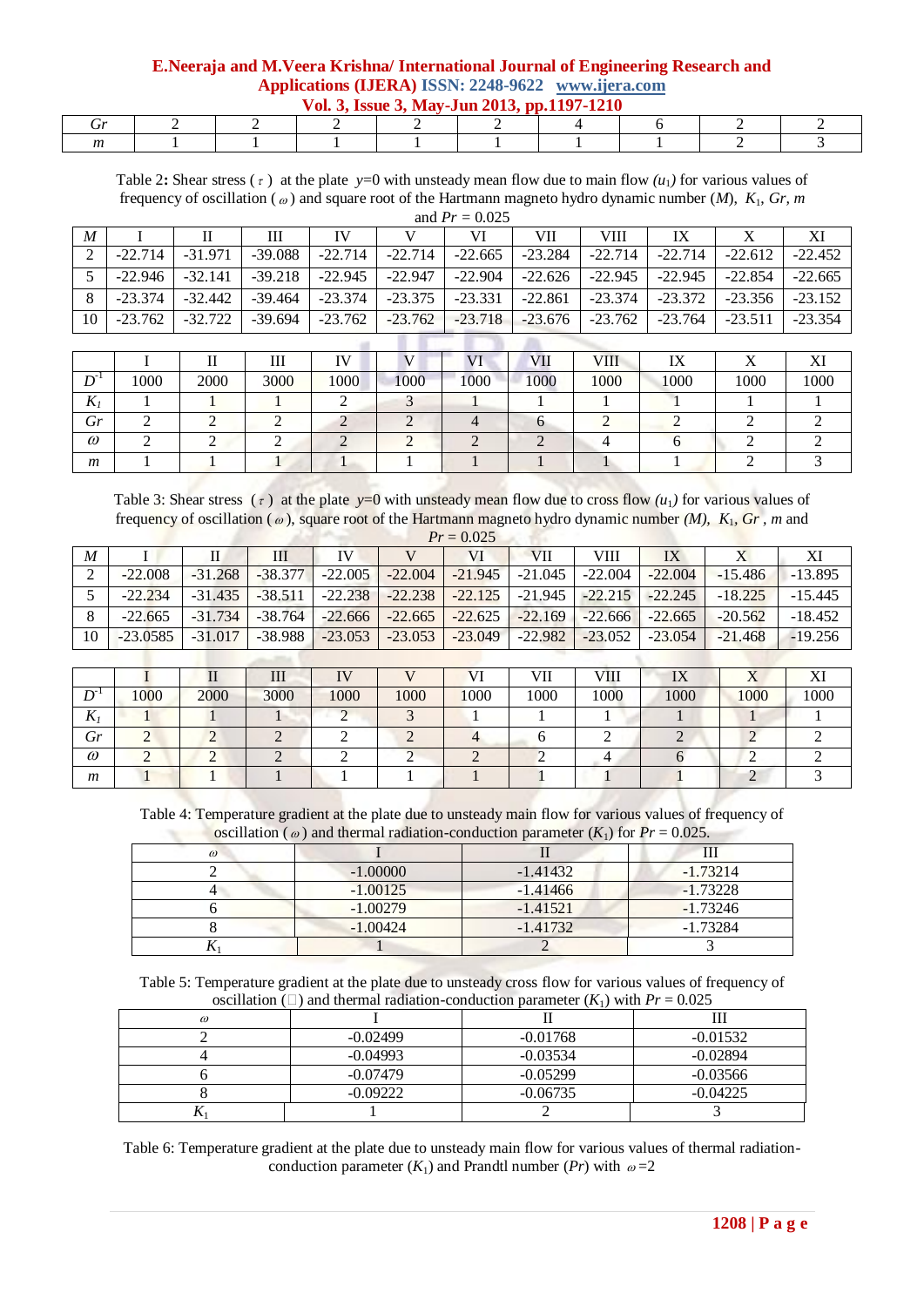|                |            | $\frac{1}{2}$ can be about by really before $\frac{1}{2}$ before $\frac{1}{2}$ and $\frac{1}{2}$ |            |            |            |
|----------------|------------|--------------------------------------------------------------------------------------------------|------------|------------|------------|
| $\mathbf{v}_1$ |            |                                                                                                  | Ш          |            |            |
|                | $-1.28082$ | $-1.00125$                                                                                       | $-1.00045$ | $-1.32049$ | $-1.46635$ |
|                | $-1.55949$ | $-1.41462$                                                                                       | $-1.32645$ | $-1.84538$ | $-1.94522$ |
|                | $-1.82125$ | $-1.73229$                                                                                       | $-1.63322$ | $-2.00536$ | $-2.14455$ |
|                | $-2.06095$ | $-2.00019$                                                                                       | $-1.98882$ | $-2.11432$ | $-2.16654$ |
|                |            |                                                                                                  | Ш          | IV         |            |
| Pr             | 0.025      | 0.05                                                                                             | 0.075      | 0.025      | 0.025      |
| $\omega$       |            |                                                                                                  |            |            |            |

Table 7: Temperature gradient at the plate due to unsteady cross flow for various values of thermal radiationconduction parameter  $(K_1)$  and Prandtl number  $(Pr)$  with  $\omega = 2$ 

| $\mathbf{v}$ |            |            | Ш          |            |            |  |  |  |  |  |  |
|--------------|------------|------------|------------|------------|------------|--|--|--|--|--|--|
|              | $-0.80022$ | $-0.04992$ | $-0.02452$ | $-0.95263$ | $-1.14362$ |  |  |  |  |  |  |
|              | $-0.65725$ | $-0.03534$ | $-0.02965$ | $-0.83452$ | $-0.93163$ |  |  |  |  |  |  |
|              | $-0.56289$ | $-0.02885$ | $-0.00145$ | $-0.67425$ | $-0.84435$ |  |  |  |  |  |  |
|              | $-0.49734$ | $-0.02496$ | $-0.00035$ | $-0.05921$ | $-0.62432$ |  |  |  |  |  |  |
|              |            |            | Ш          | IV         |            |  |  |  |  |  |  |
| Pr           | 0.025      | 0.05       | 0.075      | 0.025      | 0.025      |  |  |  |  |  |  |
| $\omega$     |            |            |            |            |            |  |  |  |  |  |  |

# **ACKNOWLEDGEMENTS**

We kindly acknowledge Late Prof. D.V.Krishna, Department of Mathematics, Sri Krishnadevaraya University, Anantapur (Andhra Pradesh), India for their useful remarks on the manuscript and Prof. R. Siva Prasad, Department of Mathematics, Sri Krishnadevaraya University, Anantapur (AP), India for providing the material which was used to validate our computational work. Also, part of the computational facilities was provided by Department of Mathematics, Rayalaseema University, Kurnool (AP), India.

# **REFERENCES**

- [1]. Aboeldahab E.M. and El-Din. A.A.G. (2005): "Thermal radiation effects on MHD flow past a semi-infinite inclined plate in the presence of mass diffusion", *Heat & Mass Transfer,* 41(12), pp. 1056- 1065.
- [2]. Alagoa. K.D., Tay. G. and Abbey. T.M. (1998): "Radiative and free convective effects of MHD flow through a porous medium between infinite parallel plates with time-dependent suction". *Astrophysics and Space Science*, 260(4), pp. 455-468.
- [3]. Alam. M.S., M.M. Rahman, and M.A. Sattar (2008): "Effects of variable suction and thermophoresis on steady MHD combined free-forced convective heat and mass transfer flow over a semi-infinite permeable inclined plate in the presence of thermal radiation". *Int. J. Thermal Sciences,* 47(6), pp. 758-765.
- [4]. Anwerbeg. O and S.K. Ghosh (2010): "Analytical study of magneto hydro dynamic radiation-convection with surface temperature oscillation and secondary

flow effects", *Int. J. of Appl. Math and Mech.* 6 (6), pp. 1-22.

- [5]. Audunson.T. and Gebhart.B. (1972): "An experimental and analytical study of natural convection with appreciable thermal radiation effects", *J. Fluid Mechanics*, 52(1), pp. 57-95.
- [6]. Bestman. A.R. (1989): "Radiative transfer to oscillatory hydro magnetic rotating flow of a rarefied gas past a horizontal flat plate". *Int. J. Numerical Methods in Fluids,* 9(4), pp. 375-384.
- [7]. Duwairi.H.M. (2005): "Viscous and Joule heating effects on forced convection flow from radiate isothermal porous surfaces", *Int. J. Numerical Methods Heat Fluid Flow,* 15(5), pp. 429-440.
- [8]. Duwairi.H.M. and Damseh.R.A), pp. 57- 95.
- [9]. Bestman. A.R. (1989): "Radiative transfer to oscillatory hydro magnetic rotating flow of a rarefied gas past a horizontal flat plate". *Int. J. Numerical Methods in Fluids,* 9(4), pp. 375-384.
- [10]. Duwairi.H.M. (2005): "Viscous and Joule heating effects on forced convection flow from radiate isothermal porous surfaces. (2004): "Magneto hydro dynamic natural convection heat transfer from radiate vertical porous surfaces", *Heat Mass Transfer,* 40(10), pp. 787-792.
- [11]. Duwairi.H.M. and Duwairi.R.M. (2005): "Thermal radiation effects on MHD-Rayleigh flow with constant surface heat flux", *Heat and Mass Transfer*, 41(1), pp. 51-57.
- [12]. El-Hakiem.M.A. (2000): "MHD oscillatory flow on free convection radiation through a porous medium with